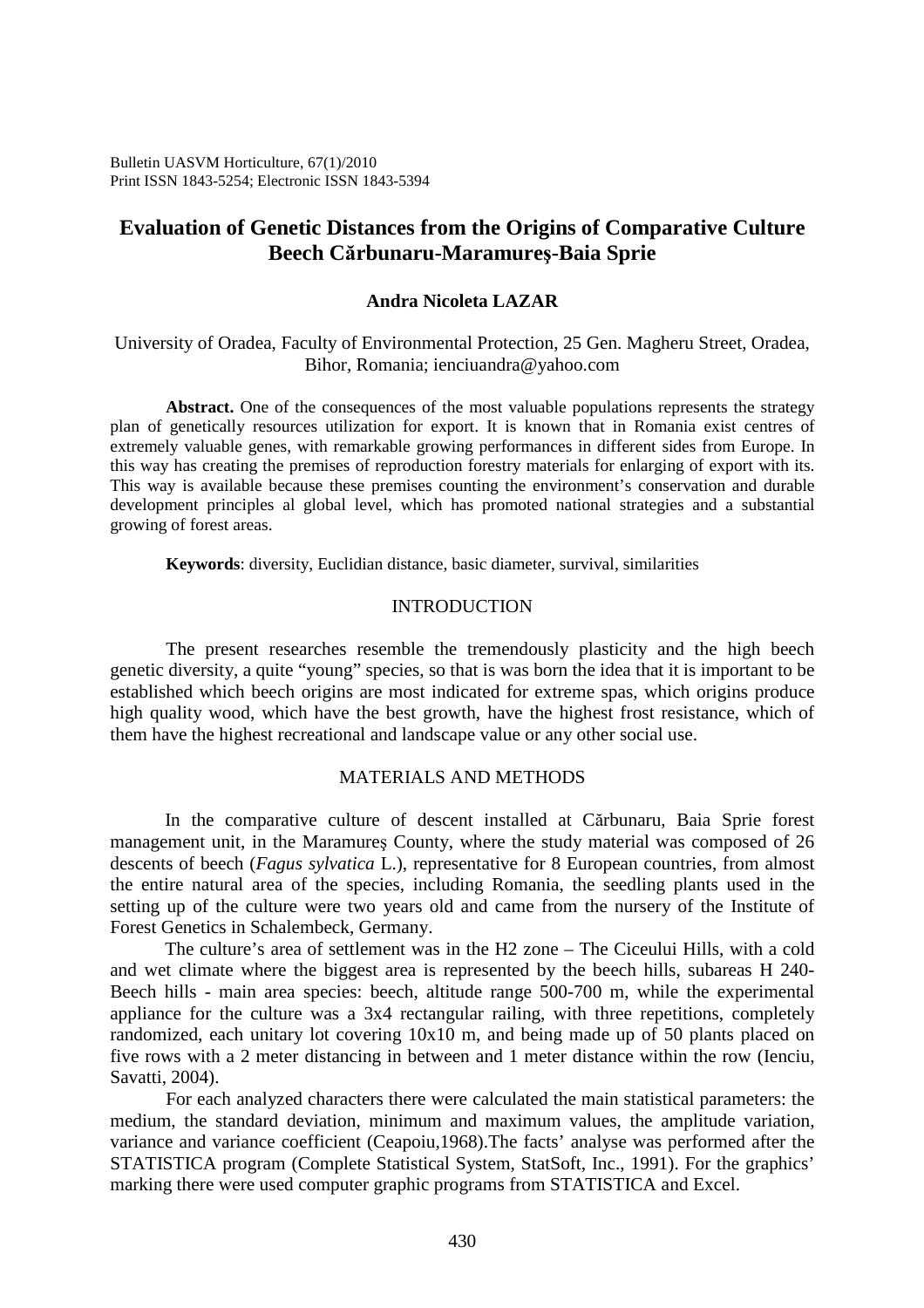The similarity or differences (distances) study between the tested origins, based on the results registered for more characters, was made through the "cluster" analyzed, using the Euclidian distance from two points in the multidimensional space, determined by many vectors (characters), provided that there is no correlation between these (the determined position should not be influenced by covariance between the characters) (Lenfort-Buson, Vienne, 1985). For eliminating the results distortion, it was used the values standardization, which was carried out by replacing the gross value with the report between the difference from this value and the experience medium of the standard deviation.

The distance was calculated by using the formula:  $d_{xy} = [\Sigma_i(x_i-y_i)^2]^{1/2}$ , and the group was carried out with the "single linkage" method, where the distances between the groups are determined by the distance between the closest components (the closest neighbors) in the different types. This method is appropriate to the intended purpose and was preferred for other genetically distance types (Gregorius, 1984).

### RESULTS AND DISCUSSION

There were calculated the Euclidian genetic distances, that allowed the contacts' establishment between the origins but also the group depending on the existing similarities. If we take into consideration the survival, it is found that the origins are divided into two big parts (Fig. 1). First part contains 12 origins from France, Denmark, Sweden and Germany and the second part includes 13 origins from Germany, Slovakia, Slovenia, Ukraine and Romania.



Fig. 1. The Euclidian genetic distance of the beech origins depending on the survival in the comparative culture Baia Sprie-Cărbunaru-Maramureş

It is noted that all the three origins from France behave differently, namely the 11-F.D. origin des Charmettes - France and 23-F.D. de Villafans – France are parts of the first group, while the 18- F.D. de Ligny en Barrois - France origin is not part of the two big groups, but is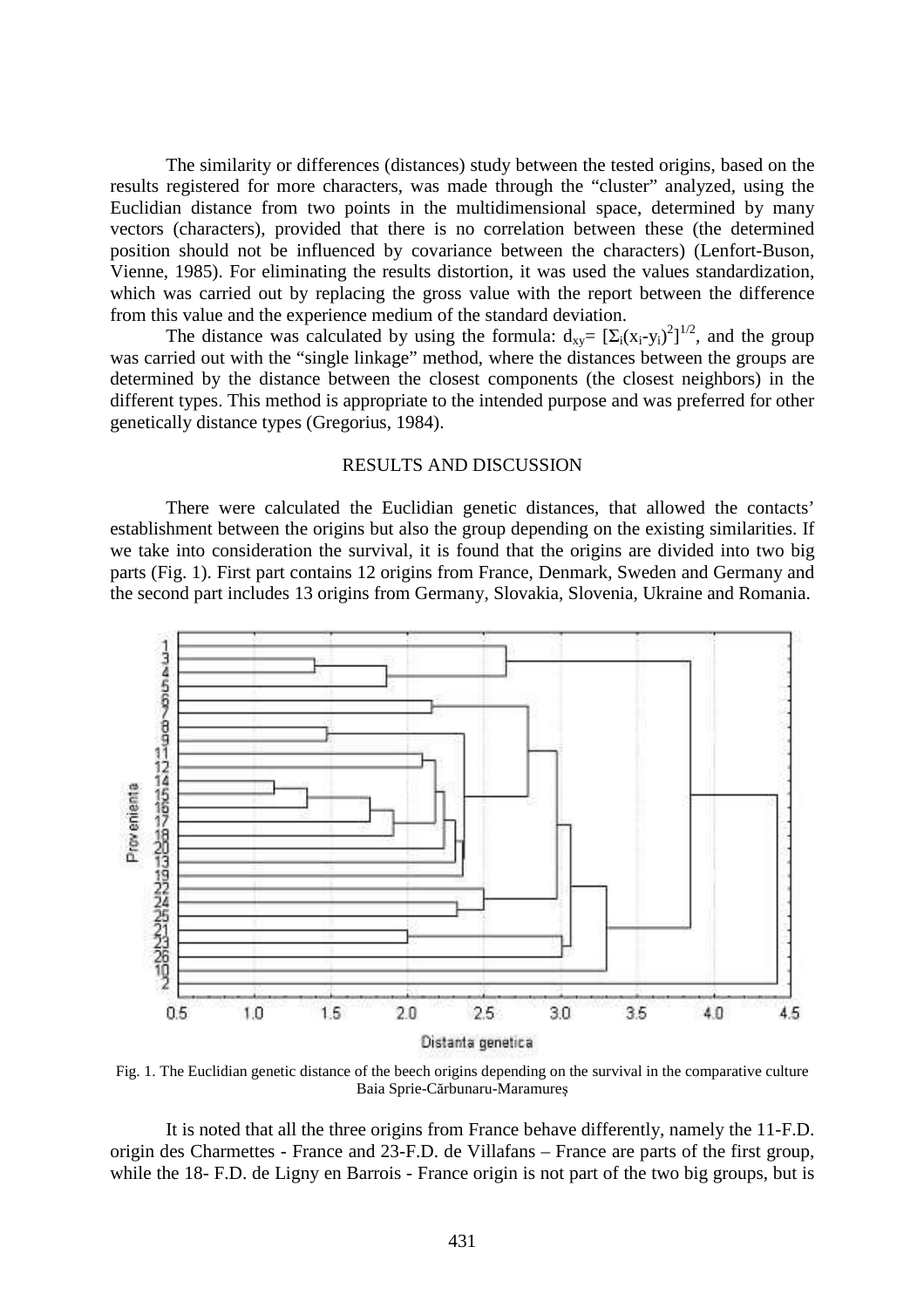close related to them. The origins from Germany do not belong to the same part, four of them belong to the first part, the other ten belong to the second. It is noticed that the origins situated on high altitudes, like the origin 137-Postojna - Slovenia and 150-Sovata (25) - Romania belong to the same part.

The highest level of differentiation is registered between the origin 18- F.D. de Ligny en Barrois - France that was separately grouped, between this and the others is the highest genetic distance.

For the entire height, the origins' group was different so that there are registered three big groups, two origins namely the origin 92-Elmsten-Sii Appenthal - Germany and 104- Zwiesel - Germany are separately grouped (Fig. 2).



Fig. 2. The Euclidian genetic distance of the beech origins depending on the entire height of the comparative culture Baia Sprie-Cărbunaru-Maramureş

It was found, that in this case the origins from France belong to different parts, but the group is not the same for the survival namely the origin 11-F.D. des Charmettes - France and 18-F.D. de Ligny en Barrois – France belong to the first part and the origin 23-F.D. de Villafans - France belong to the second part. Also, the origins from Germany are not grouped together, two of them belonging to the first part, four to the second one, six to the third and the other two being separately grouped, like mentioned above.

The origins from Slovakia also belong to two groups, namely 129-Smolenice - Slovakia and 130-Trencin - Slovakia to the second part and 137-Postojna - Slovenia belong to the third group. The Romanian origins belong all to the second part. Concerning to the genetic differentiation, it was registered that the two German populations that are separately grouped, have the highest level of differentiation comparing to the other studied populations.

In case of the basic diameter the origins are also divided into three parts that are different from the others obtained (Fig. 3).